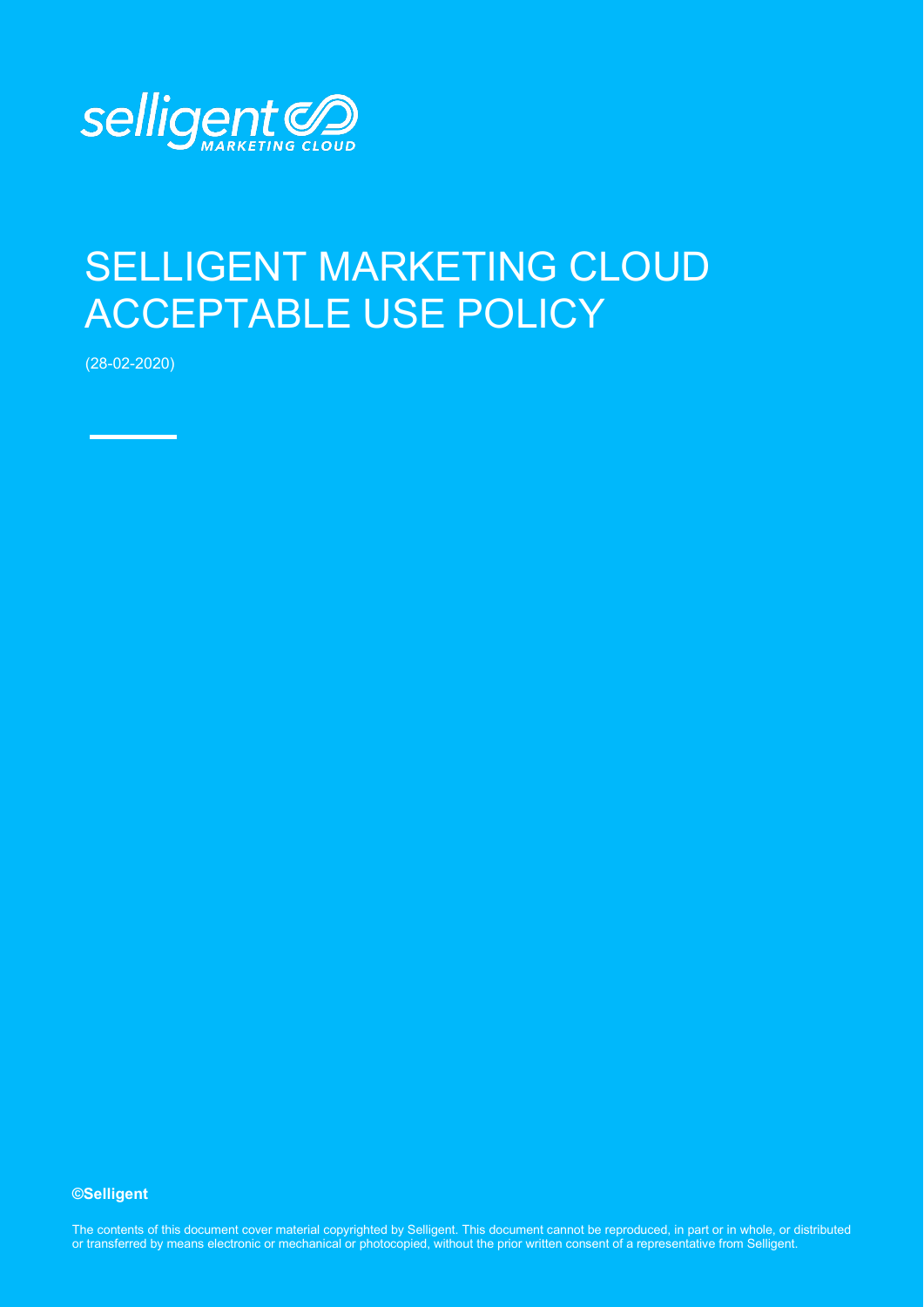## **ACCEPTABLE USE POLICY**

*(Online as of February 28, 2020)*

This Acceptable Use Policy ("AUP") sets forth required actions and practices, as well as those actions and practices that are unacceptable and prohibited, respecting the use of any product or service created, developed, sold, licensed, delivered, supplied or performed by Selligent Marketing Cloud ("Selligent"), whether directly or through another party, and under a signed agreement or otherwise, including the Platform, Subscription Services, use of the Selligent GRID, and any components thereof (each a "Selligent Product"). Selligent Products, including Selligent GRID, rely on pools of shared IP addresses, all individual actions taken by a single Client can potentially impact on our systems as a whole, as such this AUP is written to protect the interests of public and private entities and individuals providing services on and using the Internet, and the reputation and goodwill of Selligent with such parties, the stability and the availably of Selligent Products, and Selligent intends it to be interpreted for such purpose(s).

Client will ensure its personnel and affiliates and customers authorized to use a Selligent Product, if any, agree to and abide by this AUP; and will remain responsible for violations of this AUP by its personnel and affiliates.

Client shall promptly notify Selligent of any known or suspected violation of this AUP by any User, entity or individual, using the then-current business and/or technical contact information established between Selligent and Client.

1. Client may not use a Selligent Product to directly or indirectly send, transmit, handle, distribute or deliver: (a) unsolicited email in violation of applicable laws ("spam" or "spamming" as defined by Spamhaus (see [https://www.spamhaus.org/consumer/definition/\)](https://www.spamhaus.org/consumer/definition/); (b) email to an address obtained via Internet harvesting methods or any impermissible electronic collection of address or other information; (c) email to an address that is incomplete, inaccurate and/or not updated for all applicable opt-out notifications, using best efforts and best practices in the industry, nor may Client or any User assist in any such actions, nor engage or enlist another to do so; or (d) send any mails that violate the Controlling the Assault of Non-Solicited Pornography and Marketing Act , 15 U.S.C. sec. 7701 et seq. (the "CAN-SPAM Act") or similar laws. Email is not "unsolicited commercial email" within the meaning of this AUP if it complies with all provisions of the CAN-SPAM Act.

2. Client agrees that any use of a Selligent Product will comply with all applicable laws and regulations. Client is responsible for determining whether Selligent's Products are suitable for use considering any laws or regulations applicable to Client (i.e. HIPAA, GLBA, GDPR, CCPA, CASL, Directive on Privacy and Electronic Communications or other applicable laws and/or regulations). Further, Client may not use any Selligent Products for any unlawful or discriminatory activities including, but not limited to, acts prohibited by the Federal Trade Commission Act, Fair Credit Reporting Act, CAN-SPAM Act, Equal Credit Opportunity Act, or other laws that apply to commerce.

3. In addition, and without limitation to any preceding paragraph, Client may not directly or indirectly send, transmit, handle, distribute or deliver any email using a Selligent Product (nor assist in any such action, nor engage or enlist another to do so) with content, or in a manner that: (a) is threatening, abusive, harassing, or defamatory; (b) is deceptive, false, misleading, fraudulent or pursuing criminal or otherwise unlawful purposes; (c) is invasive of another's privacy; (d) contains vulgar, obscene or indecent material; (e) infringes a third party's intellectual property right(s); (f) violates export control laws and/or regulations; (g) violates the usage standards or rules of an entity affected by Client's use, including without limitation any ISP, ESP, or news or user group (and including by way of example and not limitation circumventing or exceeding equipment use rights and restrictions and/or location and path identification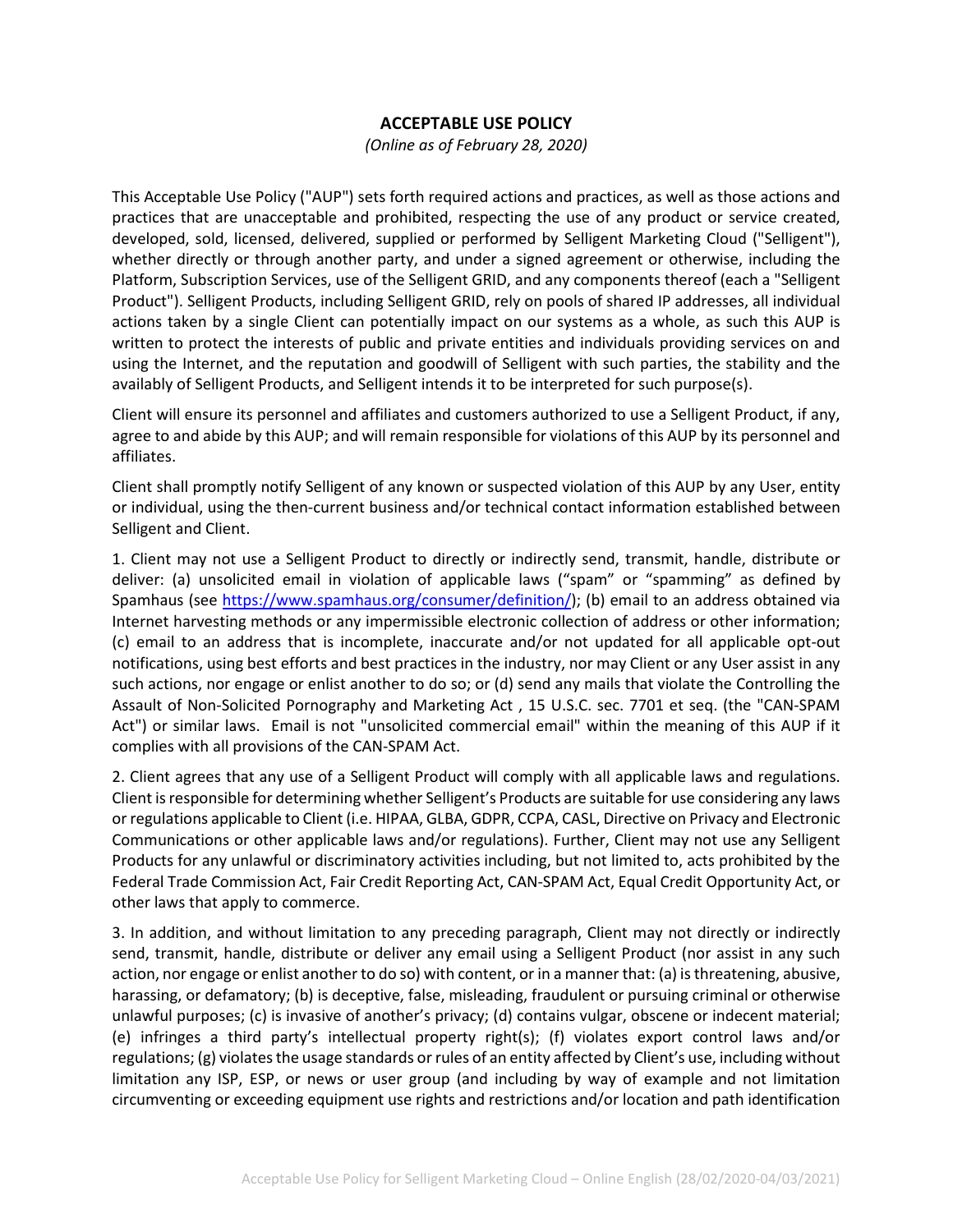detail); (h) is legally actionable between private parties and/or (i) is in violation of any applicable local, state, national or international law or regulation.

4. In addition, and without limitation to any preceding or subsequent paragraph, Client warrants and represents that while using any Selligent Service, it will:

**(a)** use commercially reasonable security precautions, including encrypting any Consumer Data transmitted to Selligent and/or any of its Affiliate's servers or storage devices;

**(b)** cooperate with Selligent's reasonable investigations of services outages, security problems and/or any suspected breach of this Agreement, including all Exhibit(s) and Service Orders;

**(c)** include the recipient's e-mail address in the body of the message or in the "TO" line of the e-mail;

**(d)** upon request, or as needed throughout the term, respond to any third-party complaints, promptly provide any available information documenting the business relationship or consent of the involved parties and otherwise reasonably cooperate in responding to complaints and mitigating the effects related to such complaints on applicable third-party cloud hosting provider's networks or Selligent's provision of the Service(s);

**(e)** post a privacy policy for each domain named in or associated with each mailing;

**(f)** post an e-mail address for complaints (such as abuse@yourdomain.com) in a conspicuous place on each website named in or associated with each mailing and promptly respond to messages sent to such address;

**(g)** not alter or obscure mail headers or assume a sender's identity without the sender's explicit permission;

**(h)** honor revocations of consent or unsubscribe requests, and notify recipients of the same;

**(i)** properly handle and process notices sent to Client by any person claiming Client Data violates such person's rights;

**(j)** comply with any applicable laws, rules or regulations governing the Use of the Selligent Platform and Services; and

**(k)** not to store any data in the Platform that would violate the security, stability or integrity of any network, computer, communications system, software application, network or computing device.

5. Client agrees not to use a Selligent Product in connection with conduct that, whether intentional or unintentional and with or without a disruptive or malicious manner, intent or purpose, impacts the normal functioning, operation, privacy, integrity or security of another's account(s), domain name(s), URL(s), website(s), network(s), system(s), facilities, equipment, data, other information or property, or business operations, or gains unauthorized access to, or uses, monitors or makes an unauthorized reference to, any such item(s) without such party's express prior consent. Client agree to not use the Platform or Services to send or store material (including meta-tags, hyperlinks, deeplinks or comparable references) which is infringing, libelous, contrary to public order or common decency (including pornographic material) or otherwise unlawful or tortious, including material harmful to children or violative of any thirdparty privacy rights. Examples, without limitation of such prohibited actions include, hacking, spoofing, denial of service, mailbombing and/or sending any email with that contains or transmits any virus or propagating worm(s), trojan horses, malware (whether spyware, adware or other such file or program), or other harmful computer code, files, scripts, agents or programs.